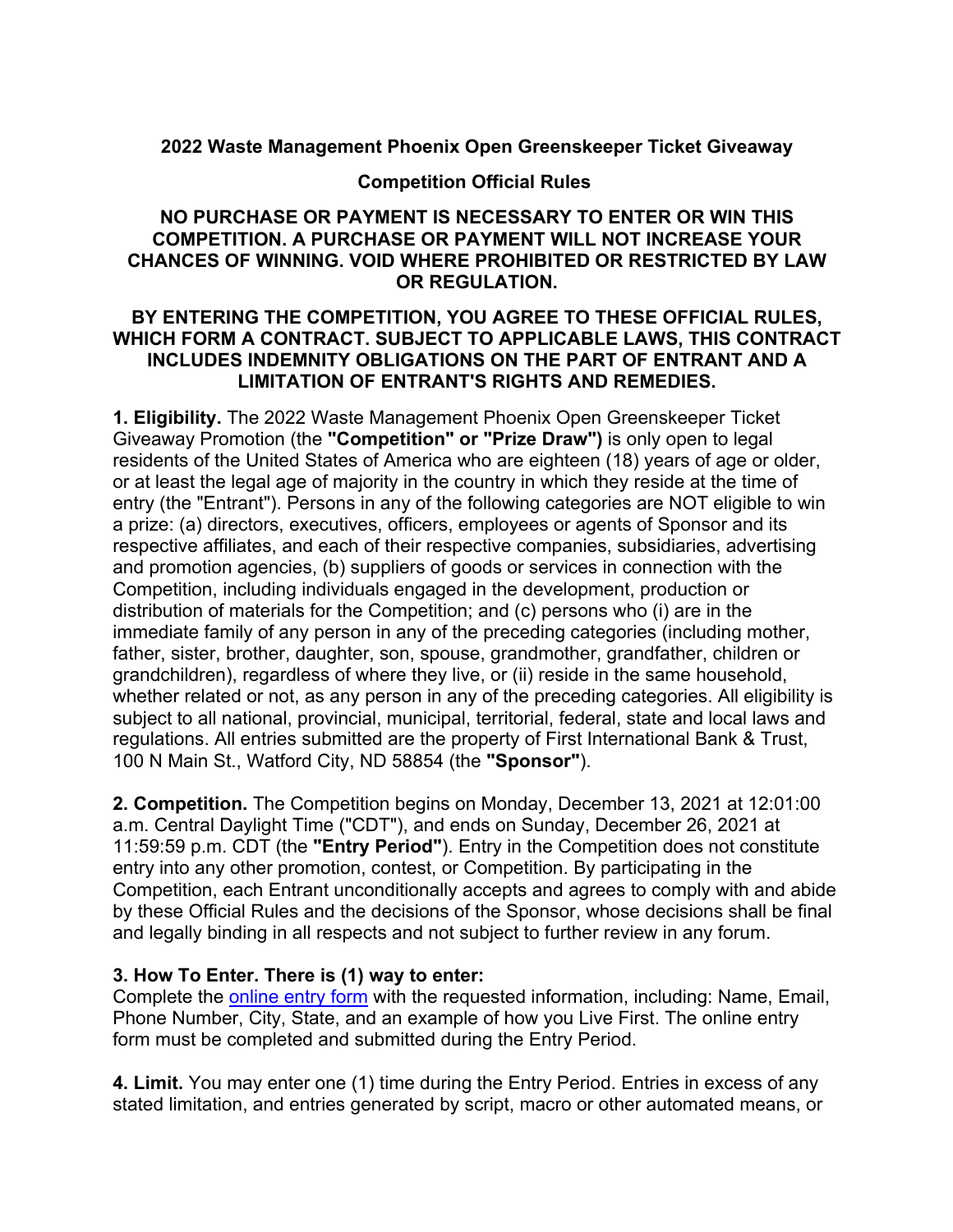any means that subverts the entry process, will be void. Any attempted form of entry other than as described herein is void. Sponsor will determine, in its sole discretion, what constitutes a valid entry, and reserves the right to reject any submissions that it deems, in its sole discretion, to violate any of Sponsor's policies, standards, or practices. All materials and entries submitted become the property of the Sponsor and will not be returned or acknowledged.

**5. Agreement to Official Rules.** Participation constitutes Entrant's full and unconditional agreement to comply with the Official Rules and Sponsor's decisions, which are final and legally binding in all respects.

**6. Winner Selection and Notification.** The winner will be randomly selected on or about Tuesday, January 11, 2022 by the Sponsor from all eligible entries received during the Entry Period.

For the Grand Prize, the Sponsor will select potential winners from all entries during the Entry Period. Limit one (1) prize per person or household. Potential winners will be notified by e-mail, mail, or phone using the contact information provided by the Participant at the time of entry. Sponsor shall have no liability for any notification that is lost, intercepted, or not received for any reason. If, despite reasonable efforts, any potential winner does not respond with requested information and documentation [see section 7] within fourteen (14) days of the first notification attempt, or if prize notification is returned as unclaimed or undeliverable, such potential winner will forfeit the prize and, at Sponsor's discretion, an alternate potential winner may be selected. If any potential winner is found to be ineligible, or if the potential winner has not complied with the Official Rules, or declines a prize for any reason, such potential winner will be disqualified and, at Sponsor's discretion, an alternate potential winner may be selected.

## **Prize. Only the prizes listed below will be awarded in the Competition:**

#### **One (1) Grand Prize consisting of:**

- A. Two (2) Greenskeeper credential tickets to the 2022 Waste Management Phoenix Open. Tickets include entry into the 2022 Waste Management Phoenix Open and the exclusive Greenskeeper area, as well as complimentary breakfast and lunch buffet, snacks, and open bar.
- B. For winners outside of the Phoenix Metropolitan area only, a \$2,000 travel voucher will be awarded. The travel voucher may only be used for travel and lodging related to the 2022 Waste Management Phoenix Open.

LIMIT: One (1) prize per Participant.

As a prerequisite for receiving a prize, potential winners will be required to sign (a) an Affidavit of Eligibility; (b) an Agreement of Publicity (except where prohibited); (c) a liability release. A potential winner who satisfies all of the Competition requirements, including, without limitation, those set forth in this paragraph, will be designated the official winner (the **"Winner"**).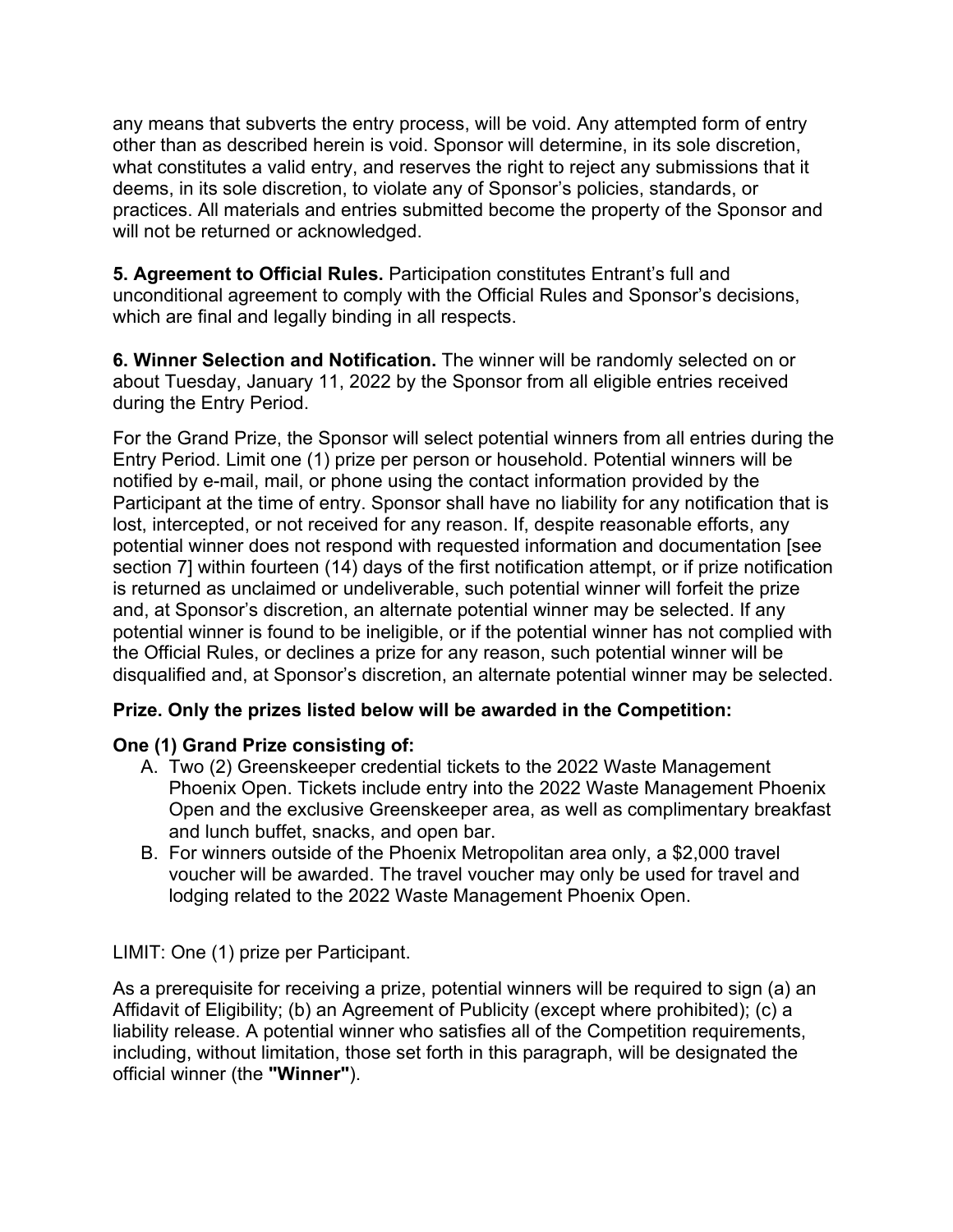The Winner will not receive the difference between the actual and approximate retail value of the prize selected by the winner. Sponsor will not replace any lost, mutilated, or stolen prizes, tickets or passes. Prizes are non-transferable and non-refundable, and no substitutions will be made. Prizes are not redeemable for cash. Winners are responsible for any applicable local income taxes.

**8. DISCLAIMER.** Subject to applicable laws, Sponsor makes no warranties, and hereby disclaims any and all warranties, express or implied, concerning any prize furnished in connection with the Competition. WITHOUT LIMITING THE GENERALITY OF THE FOREGOING, SUBJECT TO APPLICABLE LAWS, PRIZES ARE PROVIDED "AS IS" WITHOUT WARRANTY OF ANY KIND, EITHER EXPRESS OR IMPLIED, AND SPONSOR HEREBY DISCLAIMS ALL SUCH WARRANTIES, INCLUDING BUT NOT LIMITED TO, THE IMPLIED WARRANTIES OF MERCHANTABILITY, FITNESS FOR A PARTICULAR PURPOSE AND/OR NON-INFRINGEMENT.

**9. Winner Publicity Requirements.** Acceptance of the prize shall constitute the Winner's agreement and consent for Sponsor and its designees to use winner's name, likeness, photo, avatar, and/or prize information (including, without limitation, city and state of residence) in connection with this Competition for promotional, advertising or other purposes, in any manner, worldwide, in any and all media, whether now known or hereafter devised, including the Internet, without limitation and without further payment, notification, permission or other consideration.

# **10. Release of Liability / Conditions of Participation.**

A. Transmission of Information. Sponsor and its officers, directors, employees, agents, affiliates, successors, and assigns (all collectively the **"Released Parties"**) are not responsible for: (1) any incorrect or inaccurate information, whether caused by Entrant or not, printing, typographical or other errors, or by any of the equipment or programming associated with or utilized in the Competition; (2) technical failures of any kind, including, but not limited to, malfunctions, interruptions, or disconnections in phone lines or network hardware or software; (3) unauthorized human intervention in any part of the entry process or the Competition; (4) printing, typographical, technical, computer, network or human error which may occur in (a) the administration of the Competition, (b) the uploading, processing, or random selection of entries, (c) the announcement of the Winner or potential winner, or (d) the prizes or any Competition-related materials; (5) late, lost, garbled, misdirected, inaccurate, incorrect, undeliverable, damaged or stolen entries or mail; (6) costs associated with claiming or redeeming the prizes; and/or (7) losses or damages resulting from an Entrant's connection to the Internet via any of the websites referenced herein. The Released Parties are not responsible for any (a) incorrect, mistranscribed, misdirected or undeliverable entries or e-mail transmissions, (b) incorrect announcements, (c) technical problems, including, without limitation, malfunctions of computer systems, servers, providers, or any hardware/software, (d) lost or unavailable network connections or failed, incomplete, garbled or delayed computer transmission, or (e) a combination of any of the foregoing. Sponsor assumes no responsibility for (i) late, lost, incomplete, inaccurate or damaged entries, (ii) undeliverable e-mails resulting from any form of active or passive e-mail filtering by a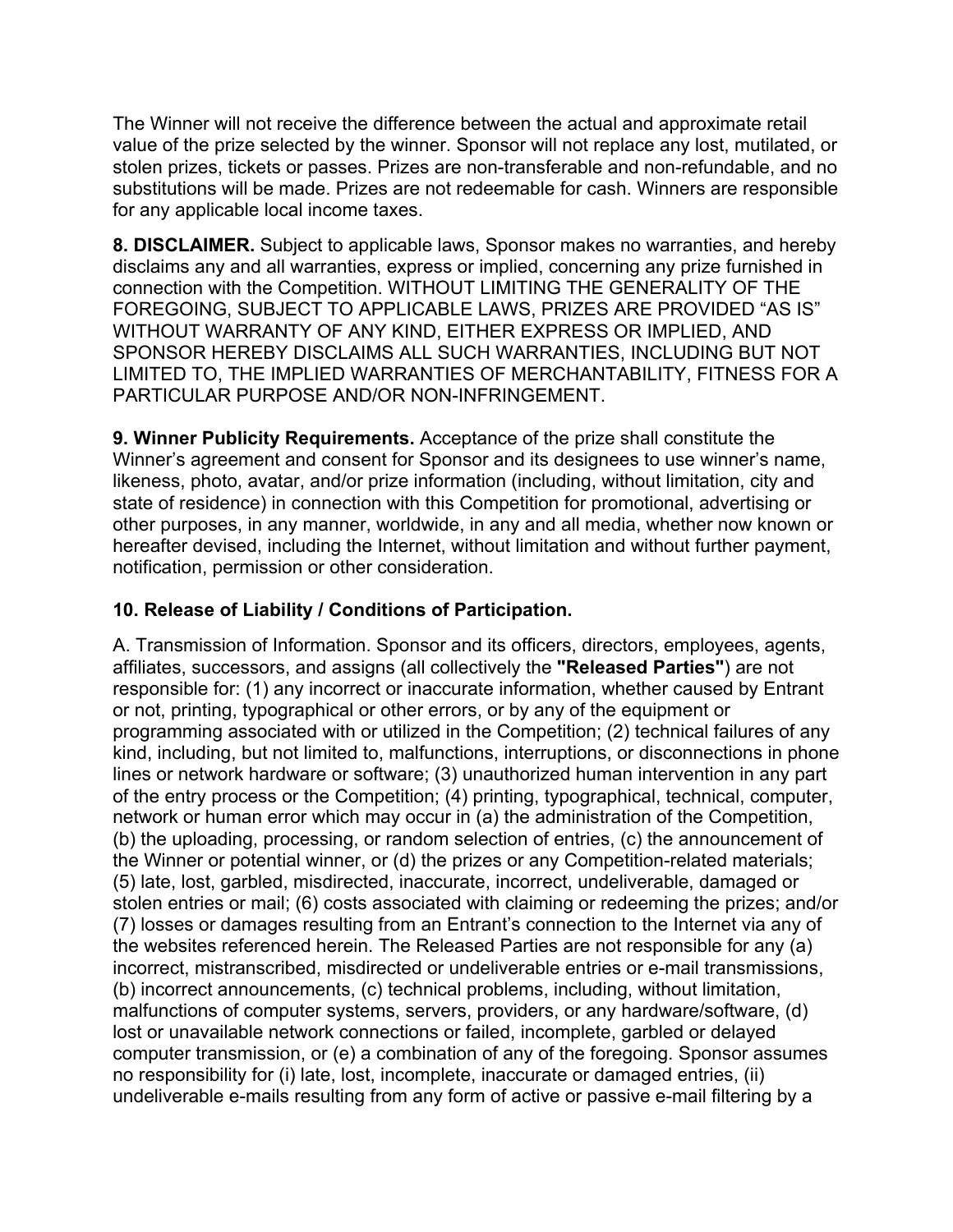user's Internet service provider and/or e-mail client, or (iii) insufficient space in user's email account to receive e-mail. Sponsor shall not be responsible for any damage (whether material or non-material) caused to Entrant's computer equipment or to data which is stored on such equipment, or to Entrant's personal, professional or commercial activities. Proof of submitting entries will not be deemed to be proof of receipt by Sponsor.

B. Fraud; Reservation of Rights. Sponsor reserves the right to cancel, suspend, and/or modify this Competition, or any part of it, if any fraud, technical failures, or any other factors impair the integrity or proper functioning of the Competition, as determined by Sponsor in its sole discretion. If terminated, Sponsor may, in its sole discretion, determine winners from among all non-suspect, eligible entries received up to time of such action or as otherwise deemed fair and appropriate by Sponsor. Sponsor, in its sole discretion, reserves the right to disqualify any individual it finds to be (a) tampering with the entry process or the operation of the Competition, (b) acting in violation of the Official Rules of this or any other promotion, or (c) acting in a dishonest, fraudulent, unsportsmanlike or disruptive manner, and to void all associated entries. The preceding remedy in no way precludes Sponsor from taking legal or other actions against such individuals so as to protect its rights. Sponsor's failure to enforce any provision of these Official Rules in a given circumstance does not constitute the waiver of such provision.

**C. Release and Indemnity. By participating, Entrant hereby releases the Released Parties, and agrees to indemnify, defend, and hold the Released Parties, and the other persons and entities involved in the development, production, and/or administration of the Competition, harmless, from any and all liability for losses, harm, damage, injury, costs, fees, and expenses, including without limitation, property damage, personal injury (including emotional distress), and/or death, arising from participating in the Competition, any Competition-related activity, and/or acceptance, receipt, possession or use/misuse of any prize, and for any claims or causes of action based on publicity rights, defamation, or invasion of privacy and merchandise delivery.**

**11. FORCE MAJEURE.** If, for any reason, the Competition (or any part thereof) is not capable of running as planned by reason of computer virus, bug, system malfunction, tampering, unauthorized intervention, fraud, technical failures, fire, flood, earthquake, storm or other natural cataclysm, riot, strike, terrorist activity, civil commotion, governmental regulation, or any other causes beyond the control of Sponsor which, in its sole opinion, corrupts or affects the administration, security, fairness, integrity or proper conduct of the Competition (or any part thereof), Sponsor reserves the right, in its sole discretion, to cancel, terminate, modify or suspend the Competition, or to thereafter conduct the Competition by selecting the prize winner(s) for affected Competition drawing from among all eligible entries received for such affected Competition drawing prior to the action taken by Sponsor or otherwise in a manner which is fair, equitable and in accordance with these Official Rules, as determined by Sponsor in its sole discretion.